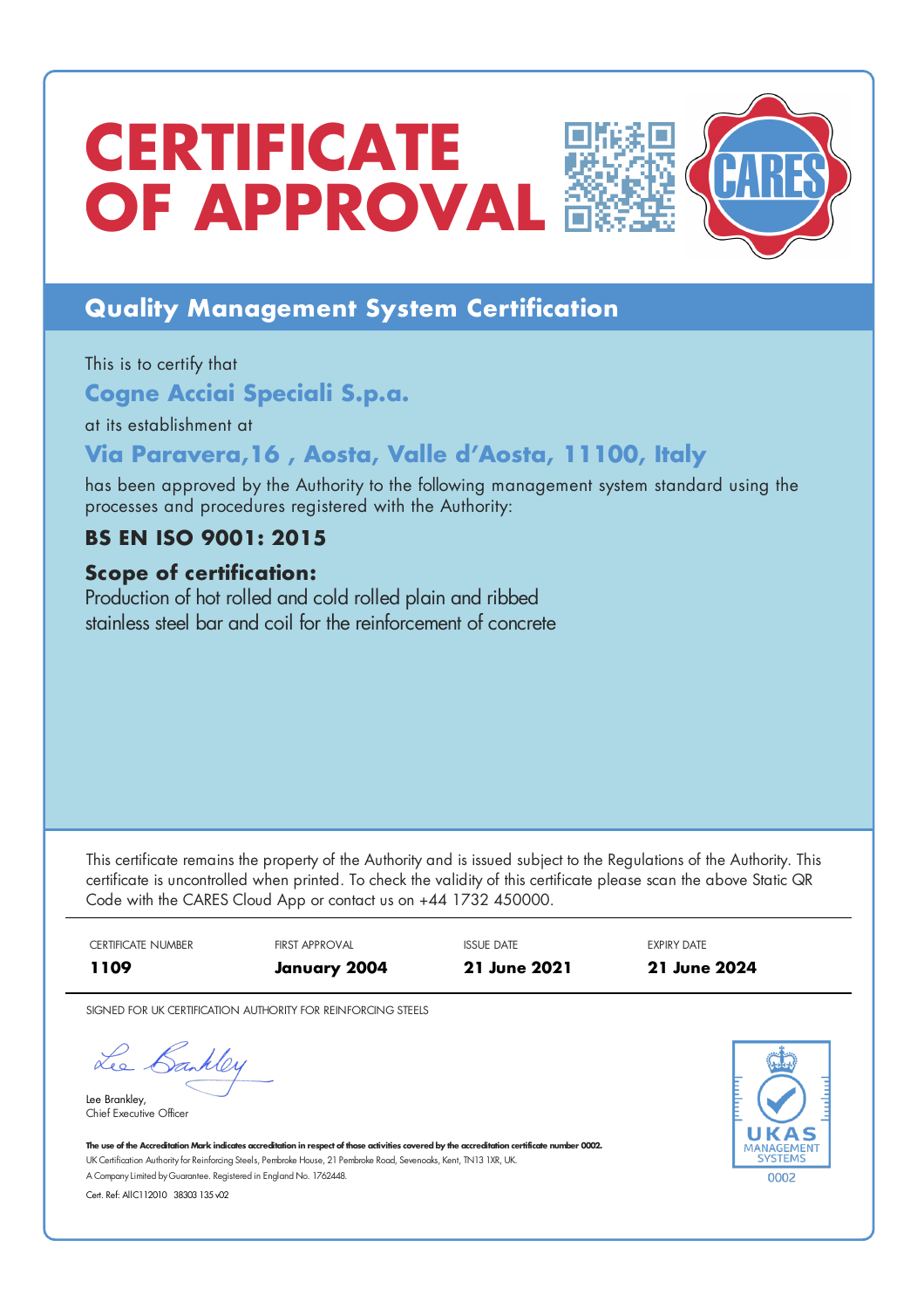# **CERTIFICATE OF APPROVAL**





## **Product Conformity Certification Page 1 of 2**

This is to certify that

**Cogne Acciai Speciali S.p.a.**

at its establishment at

### **Via Paravera,16 , Aosta, Valle d'Aosta, 11100, Italy**

has satisfied the Authority that it operates a quality management system that complies with the requirements of BS EN ISO 9001 and the relevant CARES Quality and Operations Assessment Schedules. Where appropriate, and as listed below, it has further satisfied the Authority that it manufactures and/or supplies products that conform with the stated product standards and is entitled to use the CARES marks on its products using the processes and procedures registered with the Authority.

### **Scope of certification:**

Production of steel reinforcement as per attached appendix

This certificate remains the property of the Authority and is issued subject to the Regulations of the Authority. This certificate is uncontrolled when printed. To check the validity of this certificate please scan the above Static QR Code with the CARES Cloud App or contact us on +44 1732 450000.